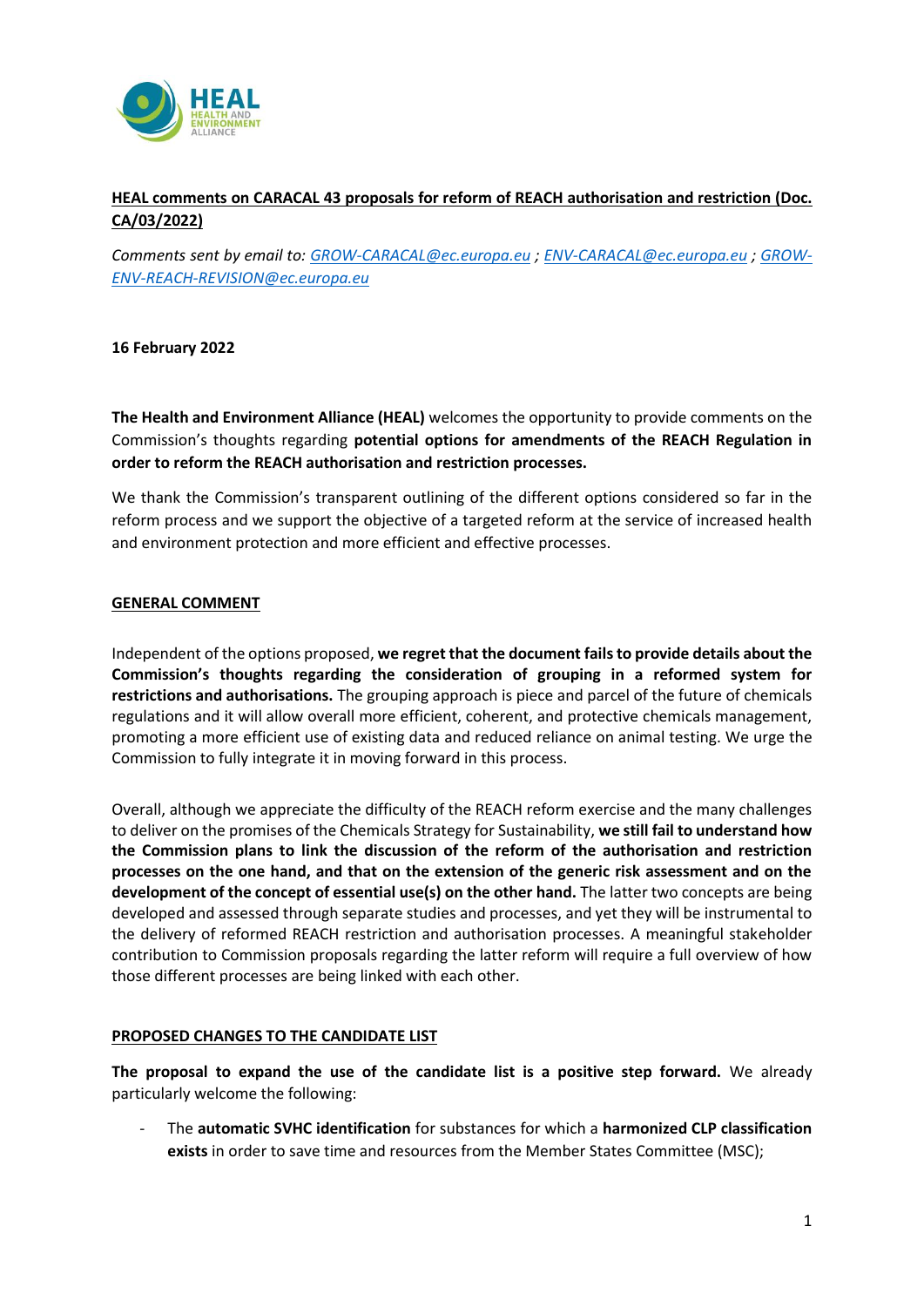

- The introduction of a **dynamic link between CLP and the candidate list** for automatic updates of the hazard properties of classified substances in the latter;
- The introduction of **information provision requirements for registrants and downstream users (DUs)**, with obligations of regular updates, including information on alternatives, at the service of prioritisation for future risk management measures. When it comes to the requirementsfor **additional information on use(s) and exposure(s),** we would welcome more details on the link between this new step at candidate listing with existing requirements upon registration. We believe that this information is necessary and must be **delivered primarily at the registration stage**.
- The introduction of an **initial notification and annual "fee" for SVHCs** in the Candidate List in order to incentivise substitution;
- The **obligation for DUs** to provide **proof of SVHC information provision and fees' payment** to enforcement authorities;

We would like more clarity on the **consequences of the proposal to demonstrate the ELoC for hazards other than CMR, ED, PBT, vPvB, PMT and vPvM**. In particular, we would welcome **guarantees that this proposal will maintain the candidate listing option opened for those chemicals** that may hold the ED, PBT/vPvB, PMT and vPvM properties but might not yet have a related CLP classification. This is particularly important considering that hazard classification under CLP is a slow process, slower than candidate listing, and that we can expect a CLP high workload for the ECHA risk assessment committee (RAC) in the coming future.

In the view of maximizing the added-value of the candidate listing step, we would also welcome the addition of a **legal deadline for the introduction of risk management measures once a substance is listed on the candidate list**.

# **POLICY OPTION 1**

**This is currently our most favoured option as a basis for a reformed system**. Although we understand that most of the proposed changes currently relate to authorization, we believe that this option should also foresee a reform of the restriction process through article 68.1 in order to make the use of the restriction tool easier and more efficient for Member States.

### **3.2.1: In terms of speeding up the prioritization and inclusion of substances in annex XIV**

We welcome the proposed aim, but we have several questions regarding the measures put forward:

- **As for removing the MSC opinion from the annex XIV recommendation**, we doubt that this is the most useful and efficient measure at this time. In our view, it is much less the MSC involvement and proceedings that are currently jamming the system, but rather the delays that come from the Commission's own procedures. We would therefore recommend the Commission to make proposals to speed up its own decision-making cycles, with e.g. the introduction of a deadline for annex XIV updates, or through making the annex XIV update automatic based on a simple majority support from the MSC.
- **As for the proposal to introduce a new consultation tied to the addition of new requirements linked to candidate listing**, we currently do not see the added-value that this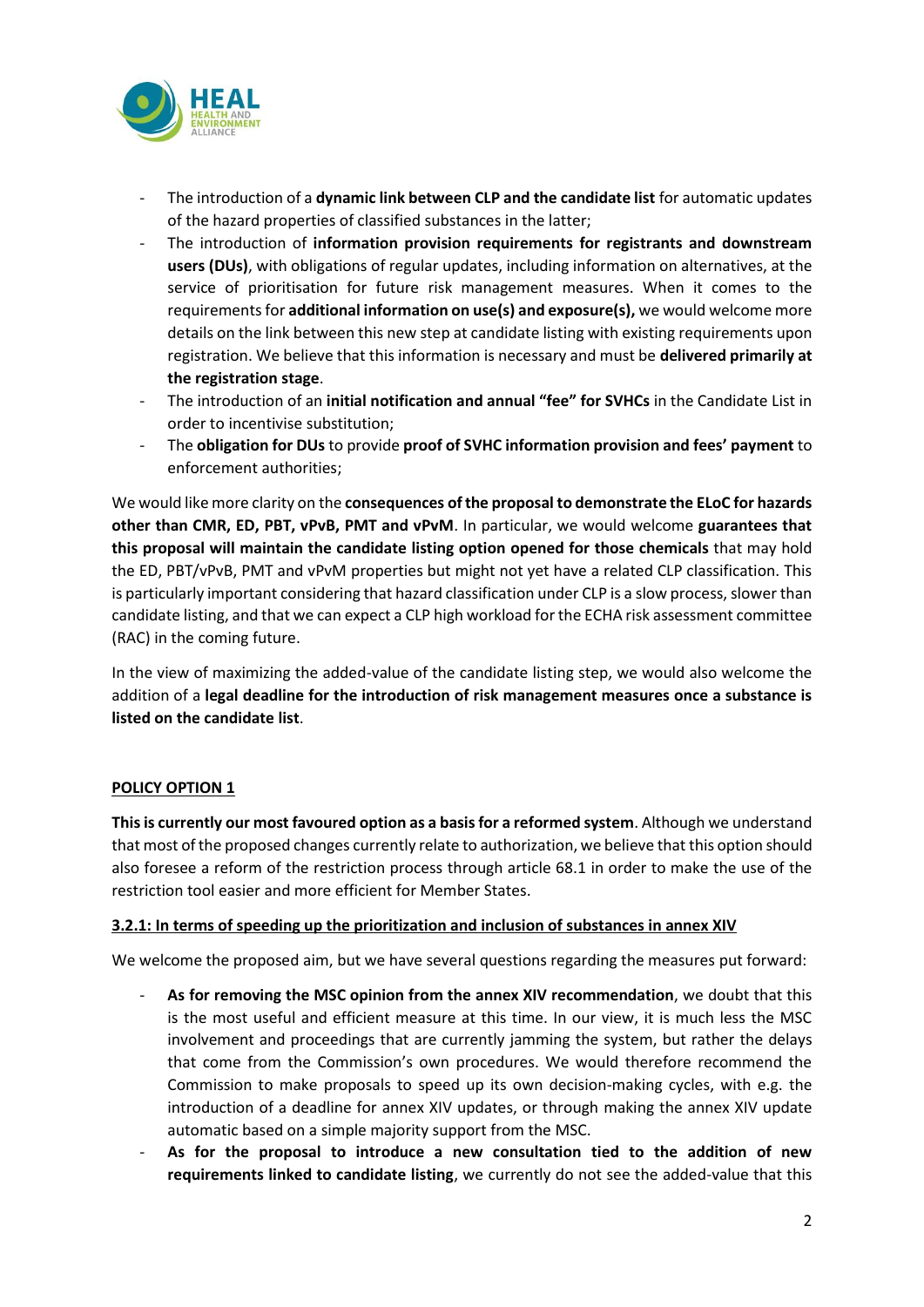

could bring to the process and rather fear this might slow down the prioritisation exercise based on the existing information.

## **3.2.2: Application for authorisation phase**

**We welcome the proposals that aim to simplify the application process and strengthen incentives**  for substitution. We support comments raised by colleagues from ChemSec and ClientEarth during the CARACAL-43 meeting about the need to further develop active incentives for companies to provide more and better information about substitutes in a way that really delivers.

### **3.2.3: Evaluations of applications for authorisation**

**While we support proposals to integrate a formal completeness/conformity check procedure, we are wary about the real-life implications of the proposal to include advice from the Forum on enforceability.** While the forum should be available for consultation, the development of restrictions should not be tied to its advice. Guarantees should be introduced that the consultation of the Forum cannot be used to block the development of restrictions in the future.

### **3.2.6 Restriction process**

• 3.2.6.1 Restriction process under article 68.1

In our view, **the current restriction process under article 68.1 would still benefit simplifications in the objective of making the use of this tool easier for Member States** by reducing the burden of proof placed on them when they wish to introduce a restriction on a (group of) chemicals.

Because the process is currently very slow, **the introduction of legal deadlines for the presentation of a restriction proposal should also be considered**: 1) a maximum deadline between the introduction of a RMOA and the Commission proposal for decision and 2) a maximum deadline between the publication of the final ECHA committees' opinion and the Commission proposal for decision.

• 3.2.6.2 Restriction process under article 68.2

In our view, the option to use the **restriction tool under article 68.2 should be opened to Member States** in addition to the Commission.

Furthermore, we are concerned to read that the **Commission is proposing that "[t]he impact assessment will evaluate costs and benefits of integrating the horizontal essential use concept in REACH and, on this basis assess how the essential use concept could be combined with the concept of safe use."** (p.15) In order for the essential use concept to deliver as promised in the Chemicals Strategy for Sustainability, it is necessary that its development remains independent from considerations on safety. Considerations on safety are relevant for articles throughout their lifecycles, but this is different discussion than that on the development of the concept of essential use (which aims to guide overall chemicals management).

# **POLICY OPTION 2**

**Although we welcome the efforts to achieve greater efficiency and simplicity in the current system through this proposed option, we have multiple concerns that make it difficult to support it in the current form.**